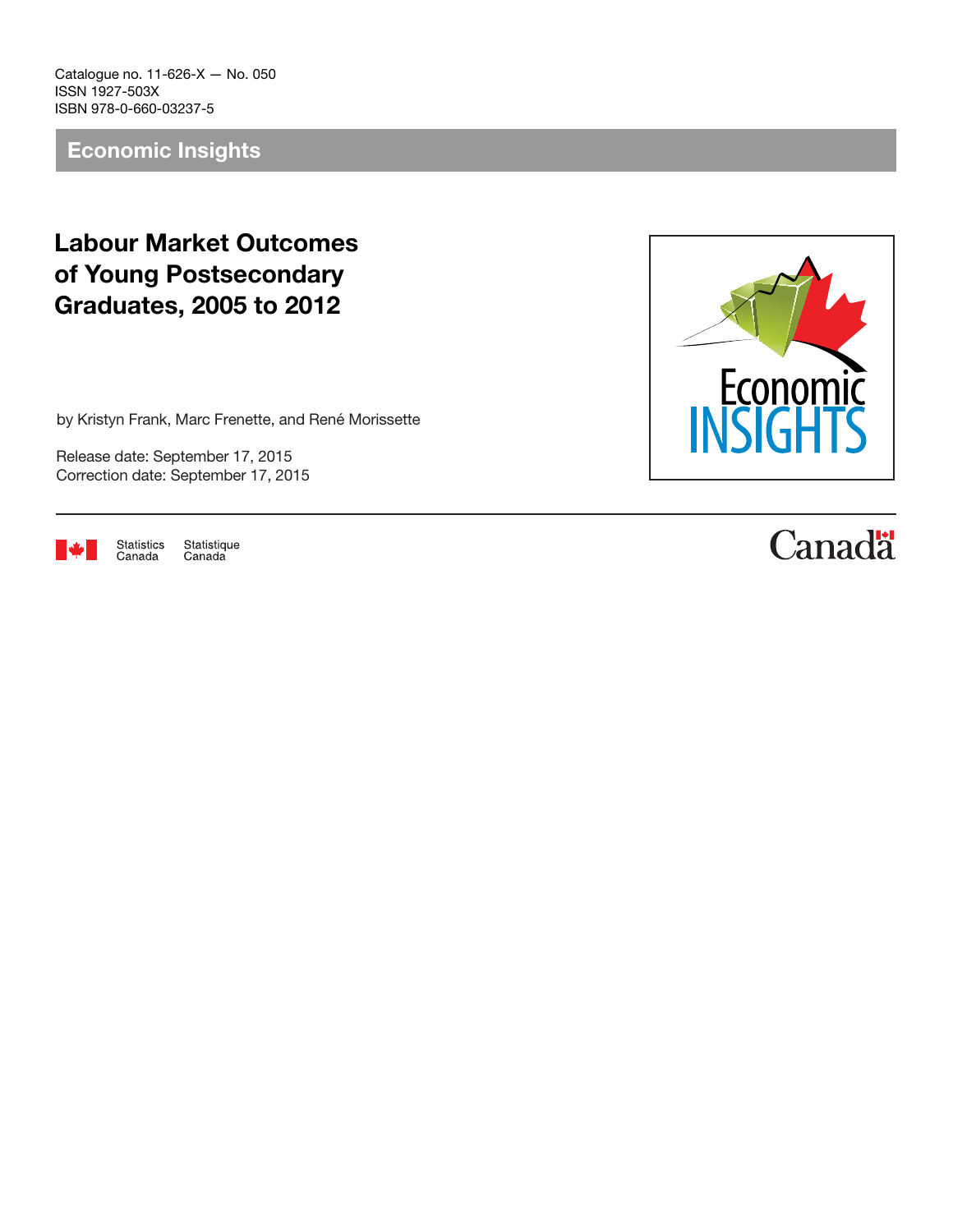## How to obtain more information

For information about this product or the wide range of services and data available from Statistics Canada, visit our website, [www.statcan.gc.ca.](http://www.statcan.gc.ca)

You can also contact us by

#### email at [infostats@statcan.gc.ca](mailto:infostats%40statcan.gc.ca?subject=)

telephone, from Monday to Friday, 8:30 a.m. to 4:30 p.m., at the following toll-free numbers:

| <b>Depository Services Program</b>                                                   |                                  |
|--------------------------------------------------------------------------------------|----------------------------------|
| National telecommunications device for the hearing impaired<br>$\bullet$<br>Fax line | 1-800-363-7629<br>1-877-287-4369 |
| • Statistical Information Service                                                    | 1-800-263-1136                   |

- 
- Inquiries line 1-800-635-7943
- Fax line 1-800-565-7757

## Standards of service to the public

Statistics Canada is committed to serving its clients in a prompt, reliable and courteous manner. To this end, Statistics Canada has developed standards of service that its employees observe. To obtain a copy of these service standards, please contact Statistics Canada toll-free at 1-800-263-1136. The service standards are also published on www.statcan.gc.ca under "Contact us" > "[Standards of service to the public](http://www.statcan.gc.ca/eng/about/service/standards)."

## Note of appreciation

Canada owes the success of its statistical system to a long-standing partnership between Statistics Canada, the citizens of Canada, its businesses, governments and other institutions. Accurate and timely statistical information could not be produced without their continued co-operation and goodwill.

## Standard table symbols

The following symbols are used in Statistics Canada publications:

- . not available for any reference period
- .. not available for a specific reference period
- ... not applicable
- 0 true zero or a value rounded to zero
- $0<sup>s</sup>$  value rounded to 0 (zero) where there is a meaningful distinction between true zero and the value that was rounded
- <sup>p</sup> preliminary
- revised
- x suppressed to meet the confidentiality requirements of the *Statistics Act*
- $E$  use with caution
- F too unreliable to be published
- significantly different from reference category ( $p < 0.05$ )

## Correction has been made to this product

The publication has been reloaded on September 17, 2015

Please take note of the following change:

An error in the production of the PDF version resulted in the inclusion of incorrect data in Table 2. This error has been corrected. The HTML version was not affected.

Published by authority of the Minister responsible for Statistics Canada

© Minister of Industry, 2015

All rights reserved. Use of this publication is governed by the Statistics Canada [Open Licence Agreement](http://www.statcan.gc.ca/eng/reference/licence-eng.htm).

#### An [HTML version](http://www.statcan.gc.ca/pub/11-626-x/11-626-x2015050-eng.htm) is also available.

*Cette publication est aussi disponible en français*.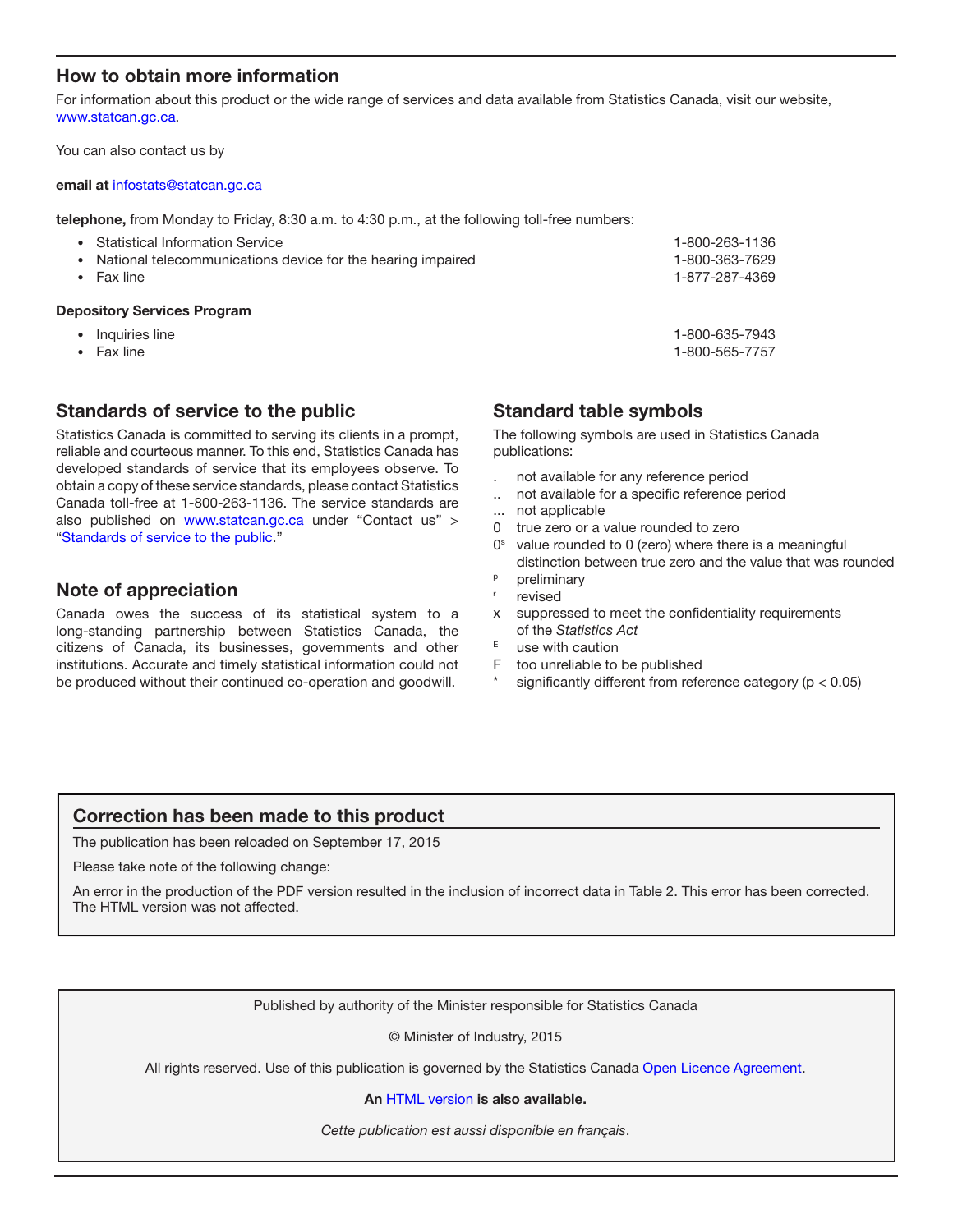# **Labour Market Outcomes of Young Postsecondary Graduates, 2005 to 2012**

*by Kristyn Frank, Marc Frenette, and René Morissette, Social Analysis and Modelling Division* 

This *Economic Insights* article documents the evolution of real annual wages and salaries and employment patterns of young postsecondary graduates by field of study from 2005 to 2012. Results are shown for Canadian-born individuals aged 25 to 34 who are college graduates or hold a bachelor's degree. The data are drawn from the linked 2006 Census–2011 National Household Survey–T1 Personal Master File. Fields of study are defined according to the Classification of Instructional Programs.

## **Introduction**

Since the recession of the late 2000s, concerns have been raised as to whether the labour market outcomes of young postsecondary graduates have deteriorated in recent years.1 Given the considerable financial and time investment associated with a postsecondary education, this question is of interest to policy makers, students and their families, and postsecondary institutions.

While previous research (Finnie and Frenette 2003; Walters 2004; Ostrovsky and Frenette 2014) has established that earnings of university and college graduates differ across fields of study, it is not known whether earnings and employment patterns of graduates from different fields of study have followed a similar trajectory in recent years.<sup>2</sup>

Using a novel data set (the linked 2006 Census–2011 National Household Survey (NHS)–T1 Personal Master File), the study assesses how real annual wages and salaries of young Canadianborn postsecondary graduates evolved by field of study over the 2005-to-2012 period.3 It also compares employment patterns across fields of study, documenting which postsecondary graduates were more likely to be employed full time on a full-year basis, i.e., for 49 weeks or more. For both outcomes—earnings and employment patterns—results for bachelor's degree holders and college graduates are compared to those observed for high school graduates.

### **Earnings increased for male postsecondary graduates in Engineering and for female postsecondary graduates in Health**

In 2005, Canadian-born male and female bachelor's degree holders aged 25 to 34 earned on average \$65,400 and \$46,500 (in 2012 dollars) in wages and salaries, respectively. This was more than \$20,000 higher than the earnings received by their counterparts with only a high school diploma (Table 1 and Charts 1 and 2).4 While young female bachelor's degree holders saw their earnings rise from 2005 to 2012, young male bachelor's degree holders experienced a slight decline in real earnings from 2007 to 2010 and little change afterwards. By 2012, young male and female university graduates earned 4.9% and 8.5% more, on average, than their counterparts did in 2005.

Earnings growth was not uniform across fields of study. From 2005 to 2012—a period characterized by rising oil prices5 —young men with a bachelor's degree in Engineering recorded a 10% increase in real average earnings.<sup>6</sup> In contrast, their counterparts with a bachelor's degree in Social Sciences, Business Administration, and Mathematics, Computer, and Information Science experienced no growth in real average earnings during that period.7 Even though the average real wages and salaries of young male bachelor's degree holders in Education were higher in 2012 than in 2005, the difference is not statistically significant at conventional levels.8

6. Their real median earnings increased by 5%.

8. While young men with a bachelor's degree in Humanities saw their average earnings rise from 2005 to 2012, the difference is statistically significant at the 10% level only.

<sup>1.</sup> Studying outcomes of young graduates is important since Kahn (2010) and Oreopoulos, von Wachter, and Heisz (2012) find evidence of "scarring effects", i.e., of lasting negative consequences associated with poor early labour market conditions.

<sup>2.</sup> Using the National Graduates Survey (NGS), Walters (2004) analyzes the earnings of young postsecondary graduates who graduated in 1982, 1986, 1990, and 1995. Finnie and Frenette (2003) focus their earnings analyses on the first three cohorts. Ostrovsky and Frenette (2014) provide evidence on the long-term earnings prospects of postsecondary graduates by field of study.

<sup>3.</sup> Traditionally, two data sources have been used to document earnings trends for young postsecondary graduates: the census or National Household Survey (NHS) long questionnaire and the NGS. Response rates to both sources declined in recent years. The response rate to the mandatory long questionnaire of the census was 93.8% in 2006, compared with 69% for the 2011 NHS. The most recent NGS had a three-year follow-up period, compared with two years for previous cohorts. The response rate was 68% for the NGS class of 2005 and 49% for the class of 2009/2010. See the section titled "Data and definitions" for details on the linked 2006 Census–2011 NHS–T1 Personal Master File.

<sup>4.</sup> Real weekly wages earned by young Canadian-born male and female bachelor's degree holders in 2005 averaged \$1,314 and \$1,099, respectively. The corresponding amounts for their counterparts with a high school diploma are \$973 and \$602, respectively.

<sup>5.</sup> The conventional crude oil price index increased from 88.8 in 2005 to 132.3 in 2008, fell to 85.2 in 2009 and then increased to 121.6 in 2012. More recently, it fell from 128.1 in January 2014 to 78.3 in March 2015 (CANSIM table 330-0008).

<sup>7.</sup> Real median earnings of young male bachelor's degree holders in Business Administration and Mathematics, Computer, and Information Science did not grow either.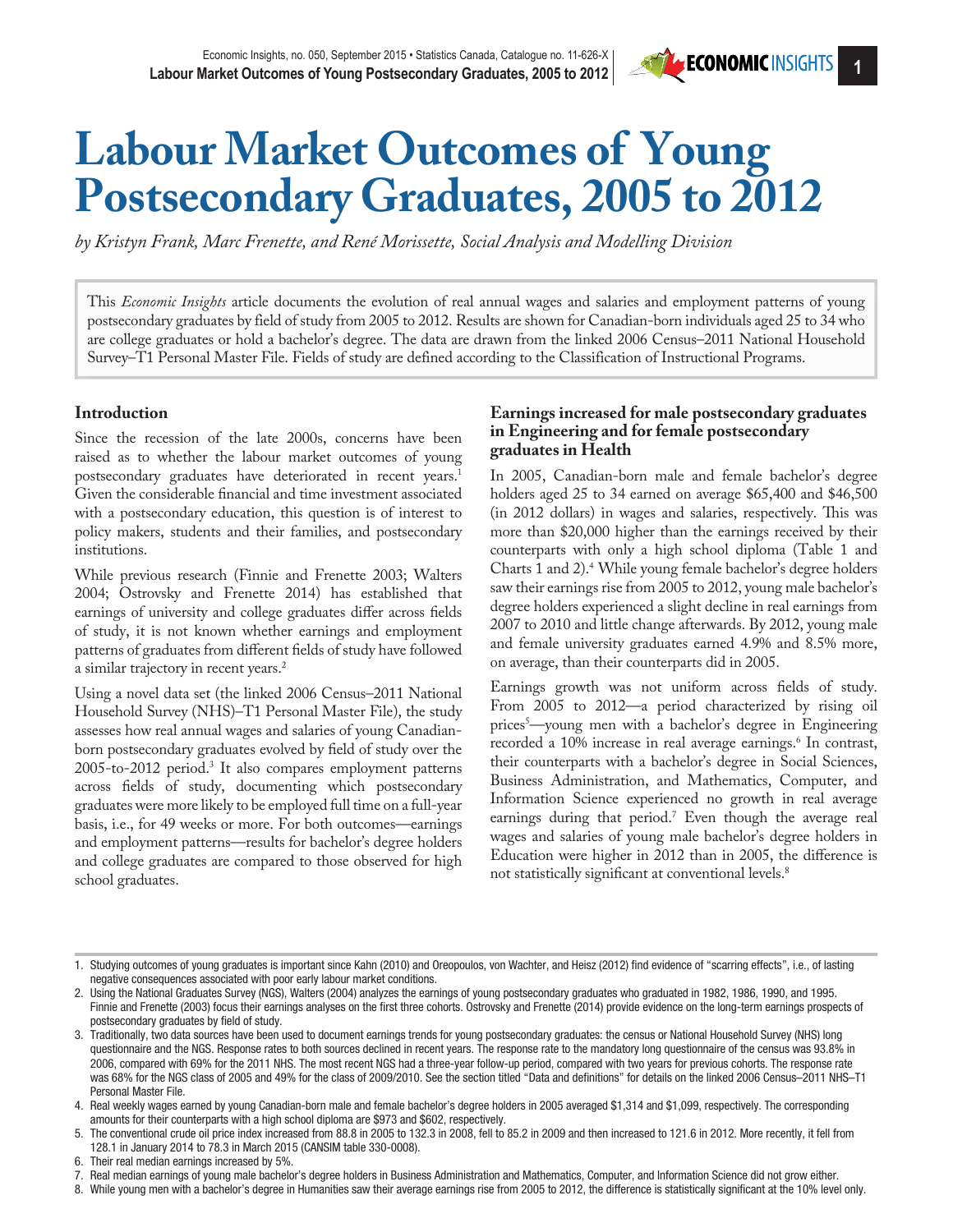## Chart 1

2012 dollars Real average wages and salaries of Canadian-born male postsecondary graduates and high school graduates aged 25 to 34, 2005 to 2012



Source: Statistics Canada, 2006 Census–2011 National Household Survey–T1 Personal Master File.

Chart 2

0 10,000 20,000 30,000 40,000 50,000 60,000 70,000 80,000 2005 2007 2010 2012 2012 dollars ■ High school graduates ■ College graduates Bachelor's degree holders

Real average wages and salaries of Canadian-born female postsecondary graduates and high school graduates aged 25 to 34, 2005 to 2012

Source: Statistics Canada, 2006 Census–2011 National Household Survey–T1 Personal Master File.

Young female bachelor's degree holders saw their average earnings rise in several fields of study. Those who graduated in Education, Health, and Business Administration recorded increases in average real wages and salaries that varied between  $10\%$  and  $12\%$  from  $2005$  to  $2012.^9$  In contrast, those who graduated in Humanities experienced no growth in average earnings. Changes in average earnings observed in other fields of study were not statistically significant at conventional levels.

Overall, depending on the field of study considered, young men with a bachelor's degree earned on average between \$9,500 and \$38,900 more than young men with a high school diploma in 2012. Young women with a bachelor's degree earned on average between \$12,700 and \$32,900 more than young women with a high school diploma.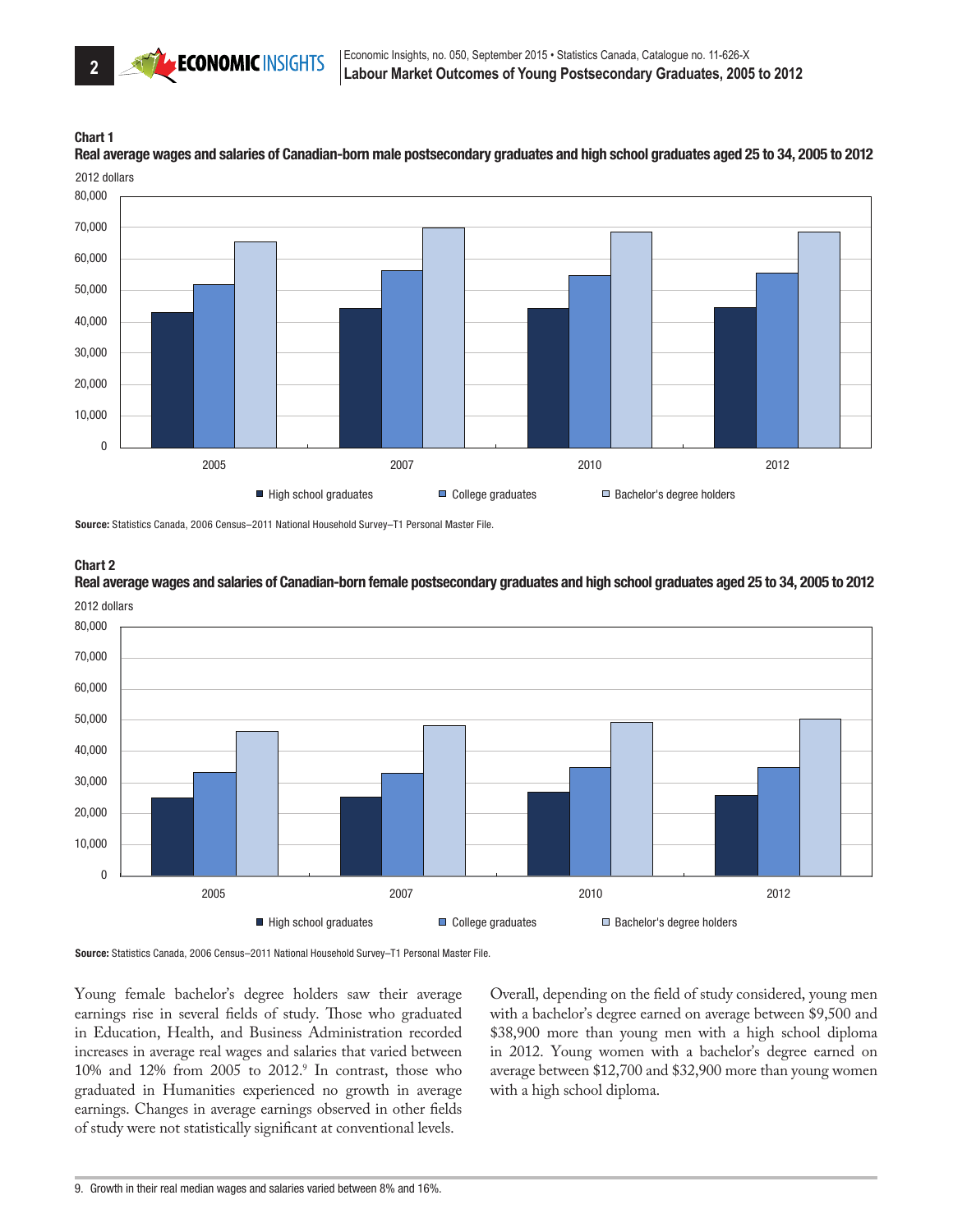

Among male college graduates, average earnings reached a peak of \$56,200 in 2007, fell from 2007 to 2010 and increased to \$55,800 in 2012. By 2012, young male college graduates earned on average 7.1% more than their counterparts did in 2005. Young female college graduates also displayed some growth in earnings during this period but this was found to be not statistically significant.

Similar to young men with a bachelor's degree in Engineering, young men with a college certificate in Engineering also fared well from 2005 to 2012. Their average real earnings grew by 13% during this period, rising from \$56,800 in 2005 to \$64,200 in 2012 (Table 2). Average real earnings of male college graduates in Mathematics, Computer, and Information Science grew at a similar pace. Male college graduates in Personal and Protective Services saw their average real earnings increase by 18%.<sup>10</sup>

Young female college graduates in Health saw their average wages and salaries rise by 9% from 2005 to 2012, an increase that is similar to that experienced by young women with a bachelor's degree in health.

Overall, Tables 1 and 2 indicate that young male postsecondary graduates in Engineering and young female postsecondary graduates in Health experienced moderate earnings growth from 2005 to 2012 while young male bachelor's degree holders in Mathematics, Computer, and Information Science did not see their earnings rise. Nevertheless, earnings of young male

college graduates in Mathematics, Computer, and Information Science did increase, along with those of young female bachelor's degree holders in Education and Business Administration. Considering the fields of study shown in Tables 1 and 2, there is no evidence of a substantial deterioration in the earnings of young postsecondary graduates in recent years.<sup>11</sup>

## **School enrollment rates changed little for young postsecondary graduates from 2005 to 2012**

The relative stability of earnings observed from 2005 to 2012 in Tables 1 and 2 might be misleading if, in response to reduced employment opportunities, some postsecondary graduates left the labour market in 2012, earned no wages and salaries that year, and enrolled in school to pursue their schooling. If so, school enrollment rates of young postsecondary graduates should be higher in 2012 than in 2005.

Whether this is the case or not is investigated in Charts 3 and 4, using data from the Labour Force Survey (LFS). The percentage of young Canadian-born male and female postsecondary graduates enrolled in school is plotted from 2006 to 2014. Since the distinction between Canadian-born and immigrant postsecondary graduates can be made in the LFS only starting in 2006, the percentage of young postsecondary graduates both immigrant and Canadian-born—enrolled in school is also plotted from 2005 onwards to allow inferences over the 2005 to-2012 period.

Table 1

|  | Real annual wages and salaries of Canadian-born bachelor's degree graduates aged 25 to 34, 2005 to 2012 |  |  |  |
|--|---------------------------------------------------------------------------------------------------------|--|--|--|
|  |                                                                                                         |  |  |  |

|                                               | Median |        |        |        | Mean         |        |        |        |
|-----------------------------------------------|--------|--------|--------|--------|--------------|--------|--------|--------|
|                                               | 2005   | 2007   | 2010   | 2012   | 2005         | 2007   | 2010   | 2012   |
|                                               |        |        |        |        | 2012 dollars |        |        |        |
| Men                                           |        |        |        |        |              |        |        |        |
| Education                                     | 52,513 | 54,589 | 55,046 | 55,393 | 51,140       | 54,036 | 56,104 | 54,344 |
| Humanities                                    | 43,637 | 45,891 | 49,308 | 52,892 | 47,070       | 51,284 | 49,318 | 54,045 |
| <b>Social Sciences</b>                        | 53,517 | 55,294 | 58,109 | 57,000 | 60,690       | 62,182 | 61,639 | 59,738 |
| <b>Business Administration</b>                | 64,204 | 63,608 | 62,796 | 62,626 | 72,898       | 78,589 | 76,835 | 72,281 |
| Mathematics, Computer and Information Science | 66,036 | 65,965 | 64,234 | 63,079 | 71,714       | 71,600 | 69,366 | 69,920 |
| Engineering                                   | 71,717 | 72,335 | 71,542 | 75,579 | 75,966       | 82,707 | 78,105 | 83,379 |
| All fields of study                           | 59,936 | 62,497 | 61,975 | 62,626 | 65,388       | 69,882 | 68,513 | 68,563 |
| High school graduates                         | 39,416 | 40,609 | 38,978 | 39,230 | 43,097       | 44,311 | 44,222 | 44,519 |
| Women                                         |        |        |        |        |              |        |        |        |
| Education                                     | 43,037 | 42,879 | 44,775 | 47,150 | 41,459       | 42,298 | 44,885 | 45,884 |
| Humanities                                    | 37,084 | 34,364 | 36,972 | 38,008 | 39,205       | 37,821 | 38,430 | 38,499 |
| <b>Social Sciences</b>                        | 42,136 | 44,997 | 42,830 | 43,426 | 43,173       | 46,749 | 44,911 | 44,935 |
| <b>Business Administration</b>                | 46,190 | 49,143 | 50,142 | 53,633 | 50,001       | 51,838 | 53,107 | 56,107 |
| <b>Physical and Life Sciences</b>             | 47,644 | 48,498 | 47,936 | 49,123 | 50,407       | 49,206 | 49,383 | 51,804 |
| Health                                        | 55,667 | 54,720 | 62,341 | 60,021 | 53,144       | 53,534 | 58,886 | 58,691 |
| All fields of study                           | 45,127 | 46,846 | 47,410 | 48,350 | 46,543       | 48,162 | 49,369 | 50,506 |
| High school graduates                         | 23,325 | 23,709 | 23,674 | 23,546 | 25,010       | 25,374 | 26,821 | 25,792 |

Note: Numbers are shown for fields of study which have 200 observations or more in 2005 and 2012.

Source: Statistics Canada, 2006 Census–2011 National Household Survey–T1 Personal Master File.

10.Real median earnings of young male college graduates in Engineering and Mathematics, Computer, and Information Science increased by 12% while those of young male college graduates in Personal and Protective Services increased by 16%.

11.This conclusion holds when considering the 2007-to-2010 period.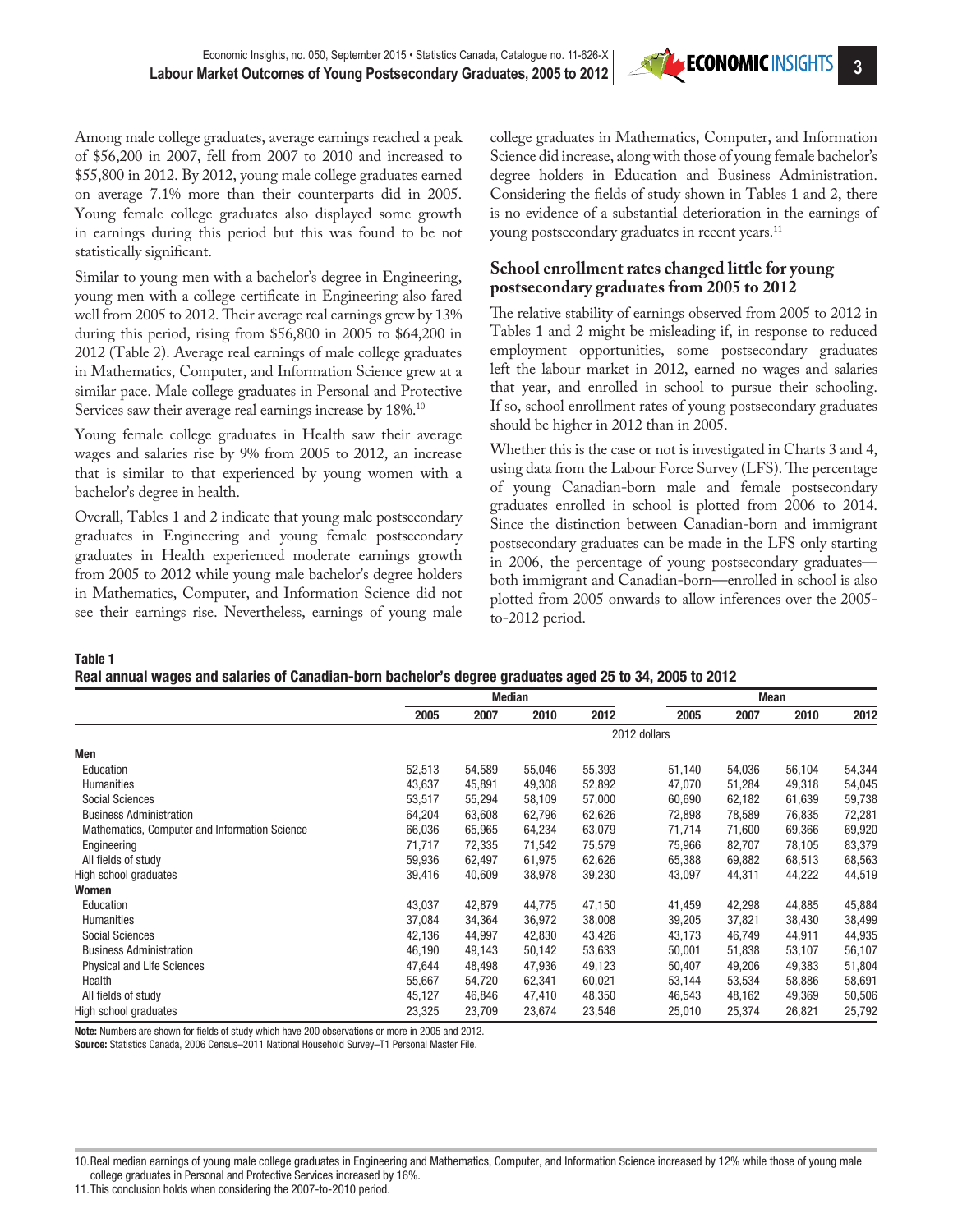

Table 2

#### Real annual wages and salaries of Canadian-born college graduates aged 25 to 34, 2005 to 2012

|                                               | <b>Median</b> |        |        | <b>Mean</b> |              |        |        |        |
|-----------------------------------------------|---------------|--------|--------|-------------|--------------|--------|--------|--------|
|                                               | 2005          | 2007   | 2010   | 2012        | 2005         | 2007   | 2010   | 2012   |
|                                               |               |        |        |             | 2012 dollars |        |        |        |
| Men                                           |               |        |        |             |              |        |        |        |
| Visual and Performing Arts                    | 41,427        | 42,693 | 43,012 | 40,069      | 43,258       | 44,332 | 44,425 | 40,170 |
| <b>Social Sciences</b>                        | 41,550        | 49,389 | 43,057 | 42,839      | 50,574       | 51,374 | 47,405 | 49,567 |
| <b>Business Administration</b>                | 45,605        | 46,771 | 45,180 | 42,500      | 50,270       | 52,080 | 50,032 | 48,416 |
| Mathematics, Computer and Information Science | 45,817        | 48,846 | 49,904 | 51,273      | 48,391       | 51,939 | 51,931 | 53,512 |
| Engineering                                   | 52,937        | 57,282 | 54,901 | 59,041      | 56,779       | 63,778 | 59,600 | 64,186 |
| Health                                        | 51,746        | 51,029 | 48,925 | 47,543      | 52,965       | 53,945 | 53,380 | 52,531 |
| <b>Personal and Protective Services</b>       | 53,243        | 53,480 | 62,387 | 61,625      | 51,998       | 56,844 | 61,011 | 61,523 |
| All fields of study                           | 48,491        | 51,113 | 50,462 | 50,842      | 52,076       | 56,183 | 54,591 | 55,753 |
| High school graduates                         | 39,416        | 40,609 | 38,978 | 39,230      | 43,097       | 44,311 | 44,222 | 44,519 |
| Women                                         |               |        |        |             |              |        |        |        |
| Visual and Performing Arts                    | 30,461        | 30,472 | 35,808 | 31,861      | 29,489       | 29,889 | 32,198 | 32,049 |
| <b>Social Sciences</b>                        | 29,335        | 29,390 | 31,877 | 30,000      | 30,085       | 28,931 | 30,881 | 29,961 |
| <b>Business Administration</b>                | 32,139        | 31,845 | 34,080 | 35,204      | 34,808       | 32,143 | 34,218 | 34,396 |
| Health                                        | 34,142        | 35,389 | 36,576 | 36,112      | 33,957       | 36,463 | 37,185 | 36,914 |
| <b>Personal and Protective Services</b>       | 29,100        | 29,280 | 34,901 | 32,671      | 32,886       | 34,040 | 39,337 | 36,306 |
| All fields of study                           | 31,649        | 31,548 | 34,199 | 33,936      | 33,254       | 32,816 | 34,798 | 34,891 |
| High school graduates                         | 23,325        | 23,709 | 23,674 | 23,546      | 25,010       | 25,374 | 26,821 | 25,792 |

Note: Numbers are shown for fields of study which have 200 observations or more in 2005 and 2012.

Source: Statistics Canada, 2006 Census–2011 National Household Survey–T1 Personal Master File.

For Canadian-born male and female college graduates, school enrollment rates in 2006 are very similar to those in 2012. Similarly, for all male and female college graduates, school enrollment rates in 2005 are also very similar to those in 2012.

Likewise, school enrollment rates of young Canadian-born women with a bachelor's degree and of all young women with a bachelor's degree are no higher in 2012 than they were in 2006.

#### Chart 3

#### Percentage of male postsecondary graduates aged 25 to 34 enrolled in school, 2005 to 2014



Note: Since the distinction between Canadian-born and immigrant postsecondary graduates can be made in the Labour Force Survey only starting in 2006, there are no data for 2005 for Canadian-born college graduates and bachelor's degree holders.

Source: Statistics Canada, Labour Force Survey (February and October).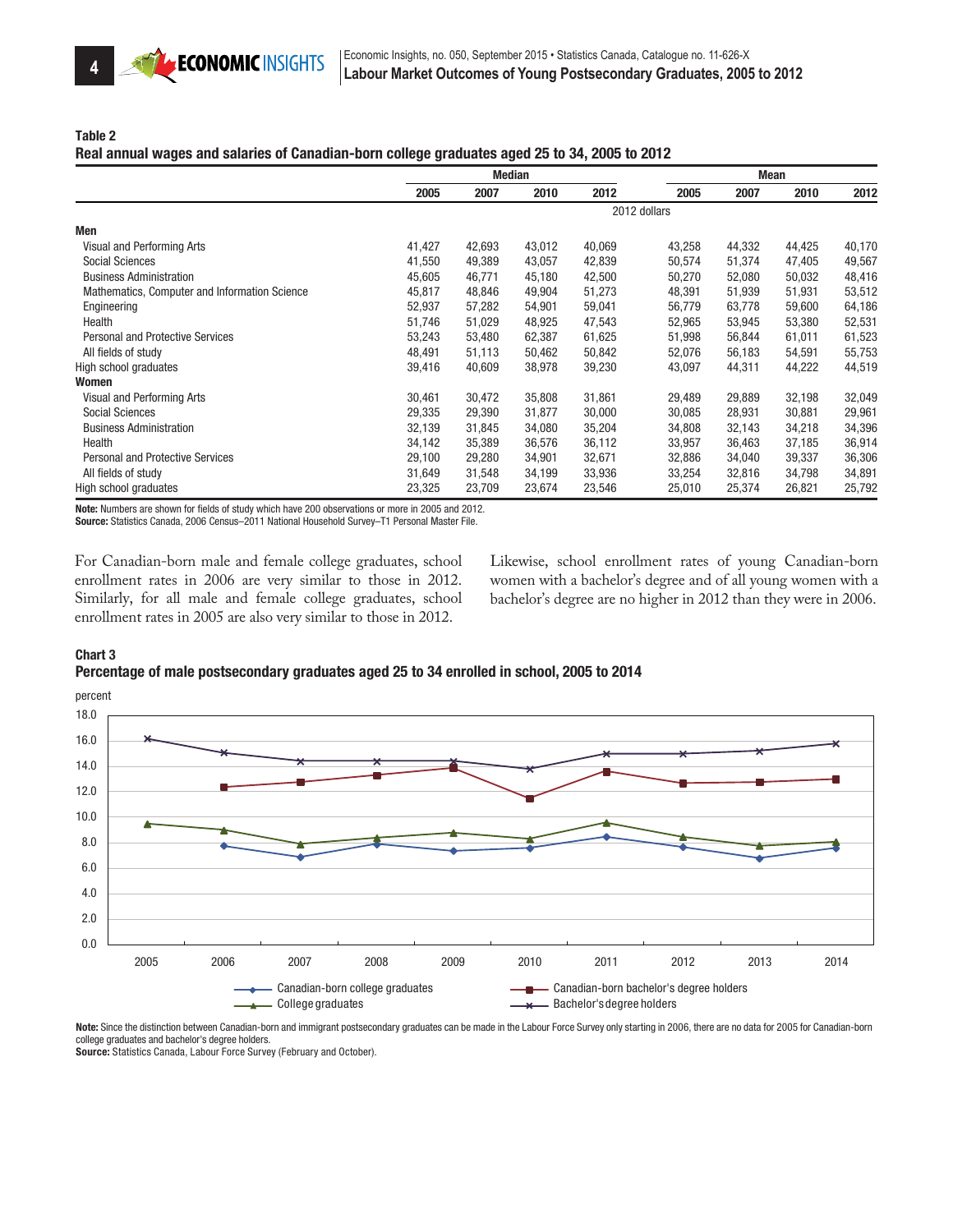





Note: Since the distinction between Canadian-born and immigrant postsecondary graduates can be made in the Labour Force Survey only starting in 2006, there are no data for 2005 for Canadian-born college graduates and bachelor's degree holders. Source: Statistics Canada, Labour Force Survey (February and October).

Young Canadian-born male bachelor's degree holders also had similar school enrollment rates in 2006 and 2012. However, since their enrollment rate trended upwards from 2006 to 2009 whereas the aggregate school enrollment of young men male bachelor's degree holders trended downwards from 2005

to 2009, it is difficult to reach a conclusion regarding changes in school enrollment from 2005 to 2012 for the former group. Nevertheless, Charts 3 and 4 do not, overall, support the contention that school enrollment rates of young Canadianborn postsecondary graduates increased substantially from 2005 to 2012. This in turn suggests that the earnings trends shown in Tables 1 and 2 for young Canadian-born postsecondary graduates were not influenced by higher enrollment rates.

#### **Employment patterns, 2005 to 201012**

The success of individuals in the labour market can be gauged not only by their annual earnings, but also by the degree to which individuals succeed in securing full-time employment.<sup>13</sup> Of all young men with a bachelor's degree in 2010, 82% worked full time on a full-year basis, i.e., for 49 weeks or more (Table 3 and Chart 5). In contrast, their counterparts with a high school diploma did so to a lesser extent: only 66% of them worked full year, full time that year. The percentage of young female bachelor's degree holders working full year, full time in 2010 was, at 65%, 14 percentage points higher than the corresponding proportion for young female high school graduates (Chart 6).

## Table 3

| Percentage of Canadian-born bachelor's degree holders     |
|-----------------------------------------------------------|
| aged 25 to 34 who are employed full year, full time, 2005 |
| and 2010                                                  |

|                                   | 2005 |         | 2010                |
|-----------------------------------|------|---------|---------------------|
|                                   |      | percent |                     |
| Men                               |      |         |                     |
| Education                         | 80.0 |         | 74.2                |
| <b>Humanities</b>                 | 74.7 |         | 75.2                |
| Social Sciences                   | 81.1 |         | 77.8                |
| <b>Business Administration</b>    | 87.3 |         | $82.7*$             |
| <b>Physical and Life Sciences</b> | 82.6 |         | F                   |
| Mathematics, Computer and         |      |         |                     |
| <b>Information Science</b>        | 90.2 |         | 86.0                |
| Engineering                       | 89.6 |         | 87.2                |
| All fields of study               | 84.4 |         | $81.6*$             |
| High school graduates             | 70.2 |         | 66.2*               |
| Women                             |      |         |                     |
| Education                         | 62.9 |         | $57.7^{+}$          |
| <b>Humanities</b>                 | 56.5 |         | $67.6*$             |
| Social Sciences                   | 63.6 |         | $72.0*$             |
| <b>Business Administration</b>    | 71.2 |         | 67.4                |
| <b>Physical and Life Sciences</b> | 70.8 |         | $61.2$ <sup>+</sup> |
| Health                            | 62.4 |         | 61.3                |
| All fields of study               | 65.4 |         | 65.3                |
| High school graduates             | 53.7 |         | 51.2                |

\* difference between 2005 and 2010 is statistically significant at the 5% level

† difference between 2005 and 2010 is statistically significant at the 10% level F too unreliable to be published

Note: "Full year, full time" is defined as working 49 to 52 weeks in the reference year, mostly full time (30 hours or more per week). Numbers are shown for fields of study which have 200 observations or more in 2005 and 2010.

Source: Statistics Canada, 2006 Census–2011 National Household Survey–T1 Personal Master File.

12.Since weeks worked and full-time employment indicators are not available for 2007 and 2012, employment patterns are analyzed over the 2005-to-2010 period. 13.For both young men and young women, increases in rates of full-year, full-time employment may also reflect a labour supply effect, i.e., growing involvement in the labour market.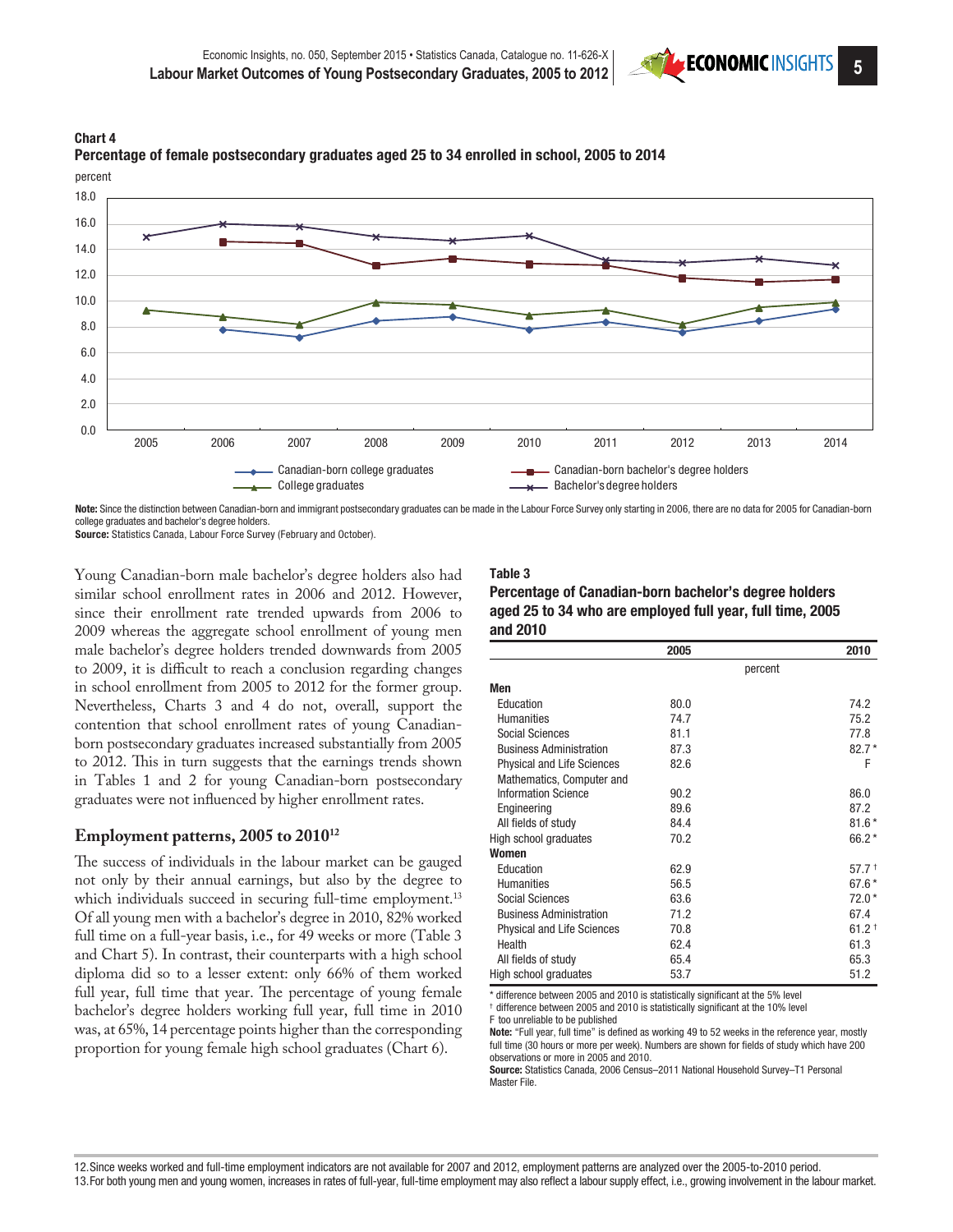

percent Percentage of Canadian-born male postsecondary graduates and high school graduates aged 25 to 34 working full year, full time, 2005 and 2010



Source: Statistics Canada, 2006 Census–2011 National Household Survey–T1 Personal Master File.



percent Percentage of Canadian-born female postsecondary graduates and high school graduates aged 25 to 34 working full year, full time, 2005 and 2010



Source: Statistics Canada, 2006 Census–2011 National Household Survey–T1 Personal Master File.

Following the 2008/2009 recession, young men with a bachelor's degree saw their rate of full-year full-time employment drop in 2010 relative to 2005. In contrast, overall rates of full-year, fulltime employment changed little for college graduates and young female bachelor's degree holders during that period (Tables 3 and 4).

Differences in rates of full-year, full-time employment observed across fields of study for young men with a bachelor's degree are substantial. Both in 2005 and 2010, no more than three-quarters

of young men with a bachelor's degree in Humanities worked full year, full time, much less than the rates of 90% and 87% observed, respectively, among their counterparts in Engineering. Differences across fields of study for young female bachelor's degree holders or for young male and female college graduates are less pronounced. For both sexes and both years, young college graduates and bachelor's degree holders in most fields of study had higher rates of full-year, full-time employment than young high school graduates.14

14.For both young female college graduates in Personal and Protective Services and young female high school graduates, the incidence of full year full-time employment in 2005 amounted to 54%.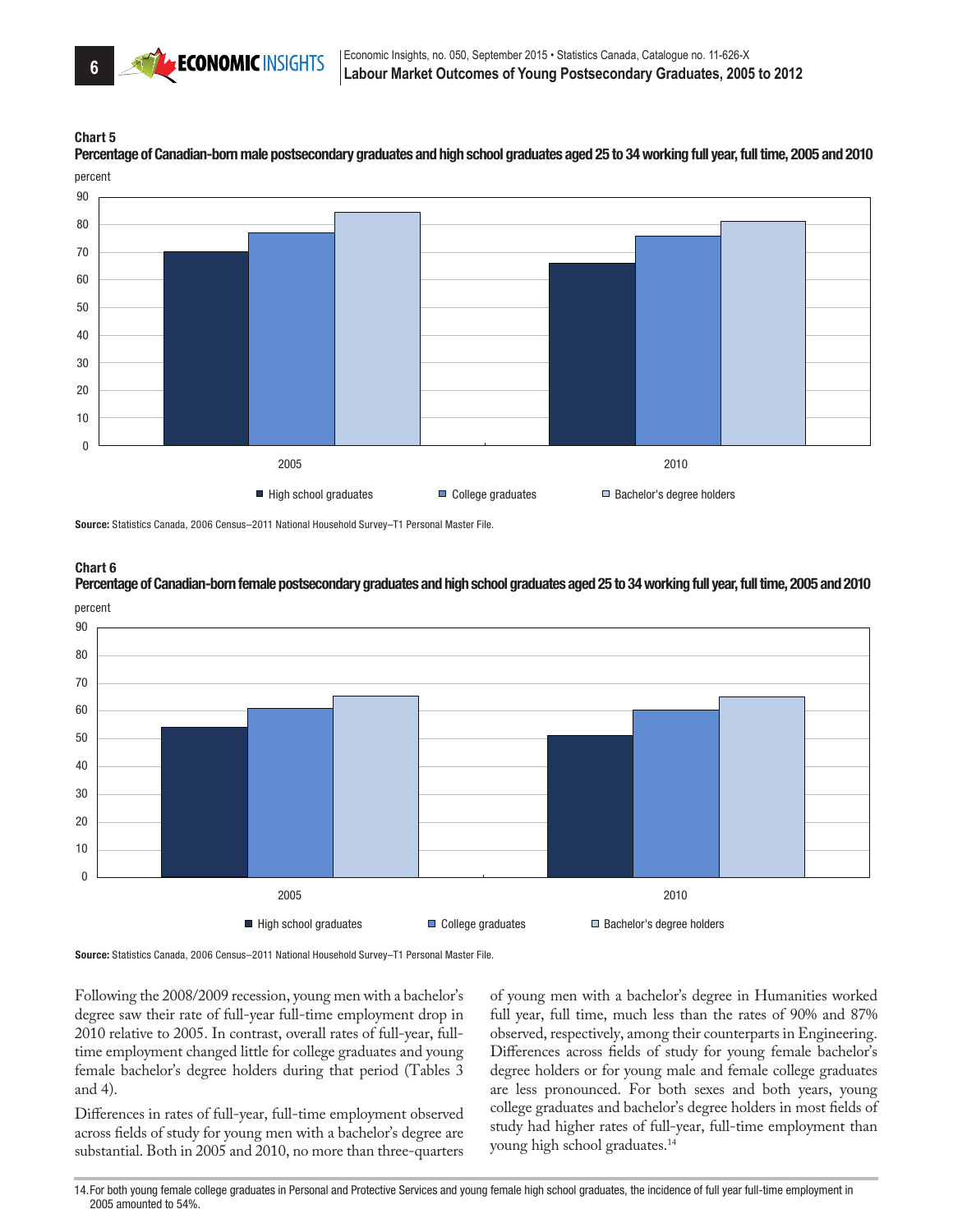

#### Table 4

Percentage of Canadian-born college graduates aged 25 to 34 who are employed full year, full time, 2005 and 2010

|                                               | 2005    | 2010    |
|-----------------------------------------------|---------|---------|
|                                               | percent |         |
| Men                                           |         |         |
| Visual and Performing Arts                    | 74.4    | 68.9    |
| Social Sciences                               | 74.9    | 77.1    |
| <b>Business Administration</b>                | 79.6    | 81.5    |
| Mathematics, Computer and Information Science | 77.2    | 77.1    |
| Engineering                                   | 78.0    | 76.3    |
| Health                                        | 73.2    | 68.2    |
| <b>Personal and Protective Services</b>       | 74.6    | 76.0    |
| All fields of study                           | 77.0    | 76.0    |
| High school graduates                         | 70.2    | $66.2*$ |
| Women                                         |         |         |
| Visual and Performing Arts                    | 64.1    | 64.1    |
| Social Sciences                               | 62.4    | 58.7    |
| <b>Business Administration</b>                | 64.8    | 63.4    |
| Health                                        | 56.5    | 57.1    |
| <b>Personal and Protective Services</b>       | 54.2    | 61.2    |
| All fields of study                           | 61.1    | 60.5    |
| High school graduates                         | 53.7    | 51.2    |

\* difference between 2005 and 2010 is statistically significant at the 5% level

Note: "Full year, full time" is defined as working 49 to 52 weeks in the reference year, mostly full time (30 hours or more per week). Numbers are shown for fields of study which have 200 observations or more in 2005 and 2010.

Source: Statistics Canada, 2006 Census–2011 National Household Survey–T1 Personal Master File.

#### **Conclusion**

The rise in youth unemployment during the recession of the late 2000s raised concerns about labour market outcomes for young postsecondary graduates. In the context of population aging, changing world commodity prices, and time-varying technological changes, it is unclear whether earnings of young postsecondary graduates from different fields of study have followed a similar trajectory in recent years.

This study has investigated this issue. The results indicate that young male postsecondary graduates in Engineering and young female postsecondary graduates in Health have experienced moderate earnings growth over the 2005-to-2012 period. Findings regarding young male postsecondary graduates in Mathematics, Computer, and Information Science are more nuanced, as young men with a bachelor's degree in that field experienced no growth in median or average earnings while their counterparts with a college certificate saw their average and median earnings grow by about 12%. Young female bachelor's degree holders in Business Administration and Education and young male college graduates in Personal and Protective Services also saw their median and average earnings rise.

Overall, the study did not find evidence of a substantial deterioration in the labour market outcomes of young postsecondary graduates in recent years. Although rates of full-year, full-time employment fell slightly for young male bachelor's degree holders from 2005 to 2010, they changed little for college graduates and young female bachelor's degree holders during that period. In aggregate, real average and real median earnings of young postsecondary graduates either had, by 2012, increased slightly relative to 2005 or shown little change.<sup>15</sup>

Throughout the period, young male and female postsecondary graduates in most fields of study received higher earnings and were more likely to be employed full year, full time than their counterparts with a high school education. This fact is an important reminder that even though relative hourly wage differentials between bachelor's degree holders and high school graduates narrowed somewhat during the 2000s (Frenette and Morissette 2014), higher education remains associated with better labour market outcomes.

15.This conclusion holds when the comparison is from 2007 to 2012 rather than from 2005 to 2012.

## References

Finnie, R., and M. Frenette. 2003. "Earning differences by major field of study: evidence from three cohorts of recent Canadian graduates." *Economics of Education Review 22*: 179–192.

Frenette, M., and R. Morissette. 2014. *Wages and Full-time Employment Rates of Young High School Graduates and Bachelor's Degree Holders, 1997 to 2012*. Analytical Studies Branch Research Paper Series. no. 360. Statistics Canada Catalogue no. 11F0019M. Ottawa: Statistics Canada.

Kahn, L. 2010. "The long-term labour market consequences of graduating from college in a bad economy." *Labour Economics* 17 (2): 303–316.

Oreopoulos, P., T. von Wachter, and A. Heisz. 2012. "The short and long-term career effects of graduating in a recession: Hysteresis and heterogeneity in the market for college graduates." *American Economic Journal: Applied Economics* 4 (1): 1–29.

Ostrovsky, Y., and M. Frenette. 2014. *The Cumulative Earnings of Postsecondary Graduates Over 20 Years: Results by Major Field of Study*. Economic Insights, no. 40. Statistics Canada Catalogue No. 11-626-X. Ottawa: Statistics Canada.

Walters, D. 2004. "A comparison of labour market outcomes of postsecondary graduates of various levels and fields over a four-cohort period." *Canadian Journal of Sociology* 29 (1): 1–27.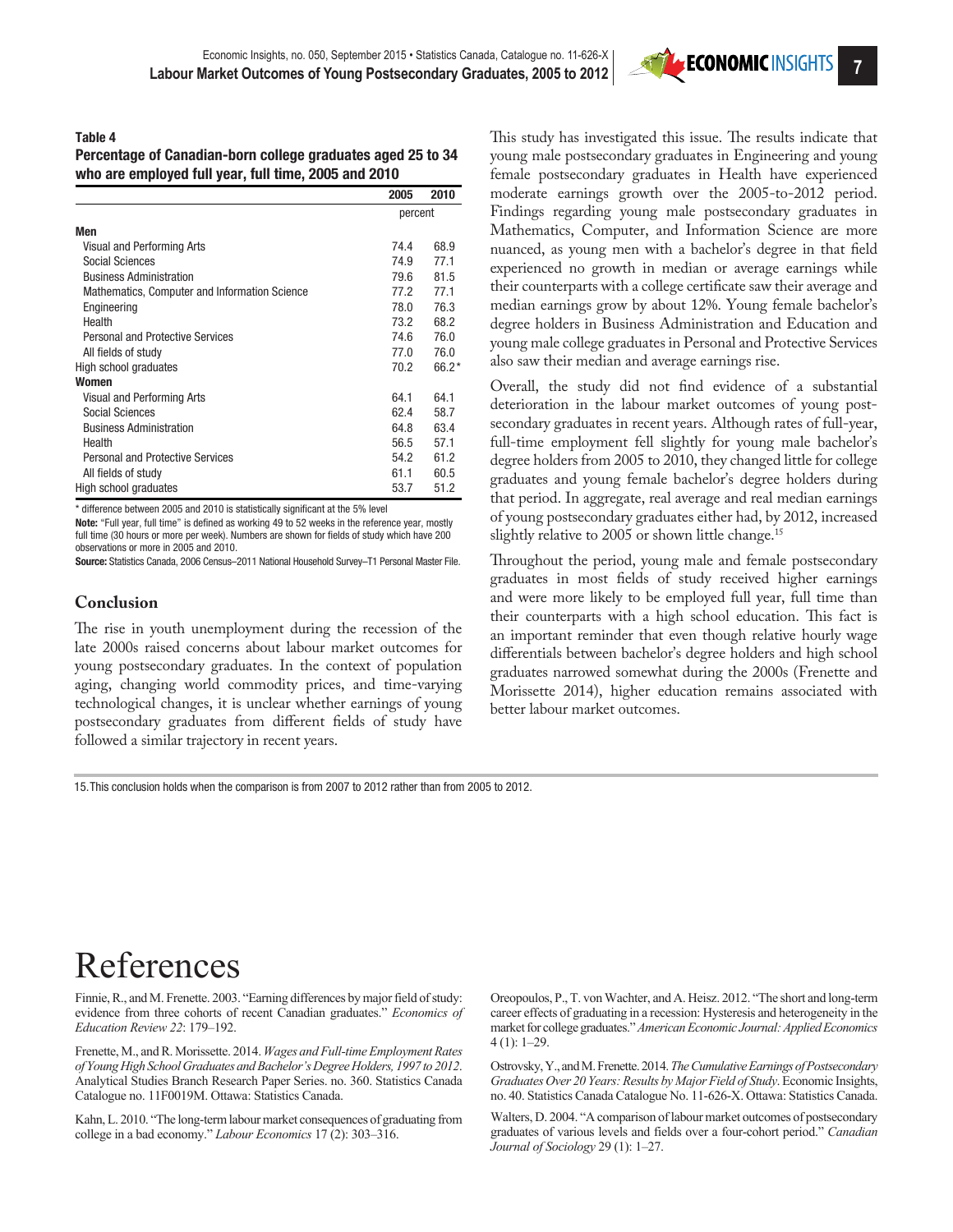## **Data and definitions**

#### **Data sources**

This study uses data from the linked 2006 Census–2011 National Household Survey (NHS)–T1 Personal Master File. Linkage began with the 1,060,597 individuals who appeared in the 2006 Census of Population and in the 2011 NHS, identified by common information on both files. Of this group, 846,711 (79.8%) could be linked to a Social Insurance Number (SIN) on the 2010 T1 files (tax reference year for the 2011 NHS sample). Although sample selection was based on linking to the 2010 T1 data, the sample could then be linked to T1 data from other years for analytical purposes.

Almost two-thirds (64.1%) of individuals who could be linked to the 2010 T1 data consented to do so, leaving 542,715 in the sample. The sample dropped to 542,140 after eliminating individuals younger than 15 on May 16, 2006 (Census Day). A small number of records were also dropped because the reported age on the census differed from the reported age on tax data, or because of unresolved cases of multiple SIN holders. In the end, the linked file comprised 535,790 individuals, or 50.5% of the overlapping census and NHS sample.

To account for differences in characteristics between the original 2006 sample and the remaining sample on the linked file, longitudinal weights were created.<sup>16</sup> These weights ensure that the linked file is representative of the 2006 population.

From the linked file, four samples of Canadian-born individuals were selected. The first sample consists of Canadian-born individuals who were aged 25 to 34 in 2005; reported having a bachelor's degree, a college certificate, or a high school diploma in the census reference week in 2006; had positive wages and salaries, positive weeks worked and no self-employment income in 2005; and had no educational deductions and credits in 2005 and 2006.17 The last restriction ensures that the level of education reported during the census reference week is the one that individuals had when they earned their employment income in 2005. The second sample consists of Canadian-born individuals who were aged 25 to 34 in 2007; reported having a bachelor's degree, a college

certificate, or a high school diploma in the census reference week in 2006; had positive wages and salaries and no self-employment income in 2007; and had no educational deductions and credits in 2006 and 2007.18 The third and fourth samples are similar to the first and second samples, respectively, but are based on NHS reference week in 2011.19 These four samples permit an analysis of the evolution of real annual wages and salaries of young Canadian-born postsecondary graduates aged 25 to 34 and of their counterparts with a high school diploma over the 2005-to-2012 period.

#### **Definitions**

**Bachelor's degree:** A university degree at the undergraduate level, based on the highest certificate or degree. It excludes university certificates above or below a bachelor's degree, and first professional degrees in medicine, dentistry, veterinary medicine, or optometry. Graduates of Law (Bachelor of Law [LLB], Juris Doctor [JD] and Bachelor of Civil Law [BCL]) and Legal Research and Advanced Professional Studies (post-LLB/JD) programs were excluded from the analysis.

**College certificate:** A certificate awarded by a college, CEGEP, or other non-university institution (excluding registered apprenticeships or trades certificates), based on the highest certificate or degree.

**Field of study:** Field of study for the analysis in the late 2000s is based on the 2000 Classification of Instructional Programs (CIP) Canada 2000 codes, available for the highest certificate or degree in the 2006 Census and 2011 NHS. Fields are categorized into 11 major groups; the "Other" field of study was initially excluded because of small sample sizes. Depending on the years considered, the resulting samples vary between 8,936 and 11,624 observations for college graduates, between 7,614 and 8,765 observations for bachelor's degree holders, and between 7,382 and 8,692 observations for high school graduates. The major fields of study considered for college graduates and bachelor's degree holders are:

<sup>16.</sup>Earnings patterns by sex, educational level, and field of study in the full 2006 Census are similar to those of the portion of the 2006 Census used in the record linkage once the longitudinal weights are applied.

<sup>17.</sup>Graduates of Law (Bachelor of Law [LLB], Juris Doctor [JD] and Bachelor of Civil Law [BCL]) and Legal Research and Advanced Professional Studies (post-LLB/JD) programs were excluded because these programs generally prepare individuals for a first professional degree, and professional degrees in law cannot be determined from the "highest certificate or degree" variable.

<sup>18.</sup>Once again, the last restriction is imposed to ensure that the level of education reported during the census reference week in 2006 is the one that individuals had when they earned their employment income in 2007. The restriction regarding positive weeks worked cannot be applied for 2007 since information on weeks worked is not available on tax data. It is used for the first and third sample in order to allow the computation of weekly wages. Since very few individuals report positive wages and salaries and no weeks worked, adding this restriction is unlikely to affect the results.

<sup>19.</sup>For example, the third sample consists of Canadian-born individuals who were aged 25 to 34 in 2010; reported having a bachelor's degree, a college diploma, or a high school diploma in the NHS reference week in 2011; had positive wages and salaries, positive weeks worked and no self-employment income in 2010; and had no educational deductions and credits in 2010 and 2011.